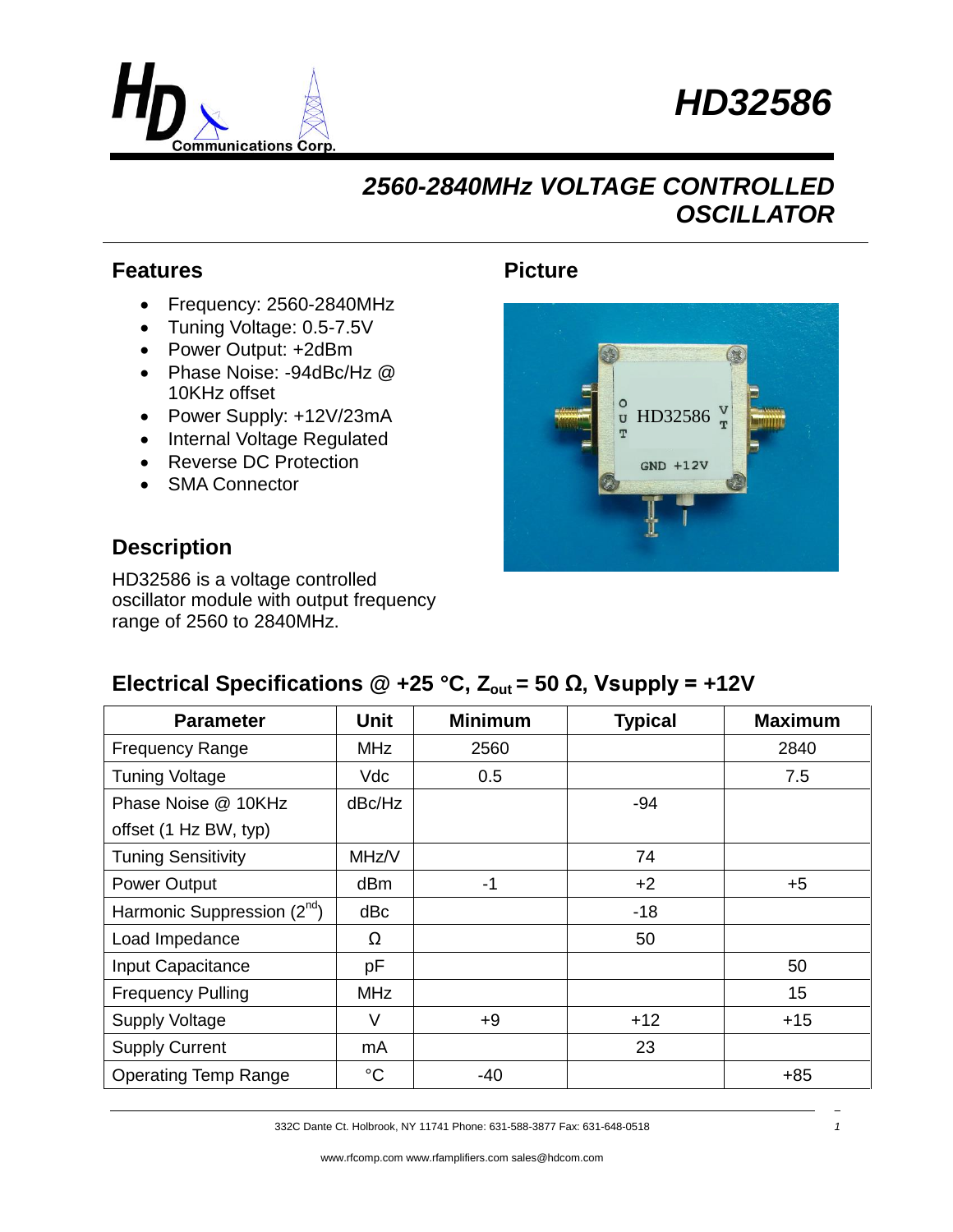



## *2560-2840MHz VOLTAGE CONTROLLED OSCILLATOR*

### **Typical Performance @ +25 °C**





332C Dante Ct. Holbrook, NY 11741 Phone: 631-588-3877 Fax: 631-648-0518